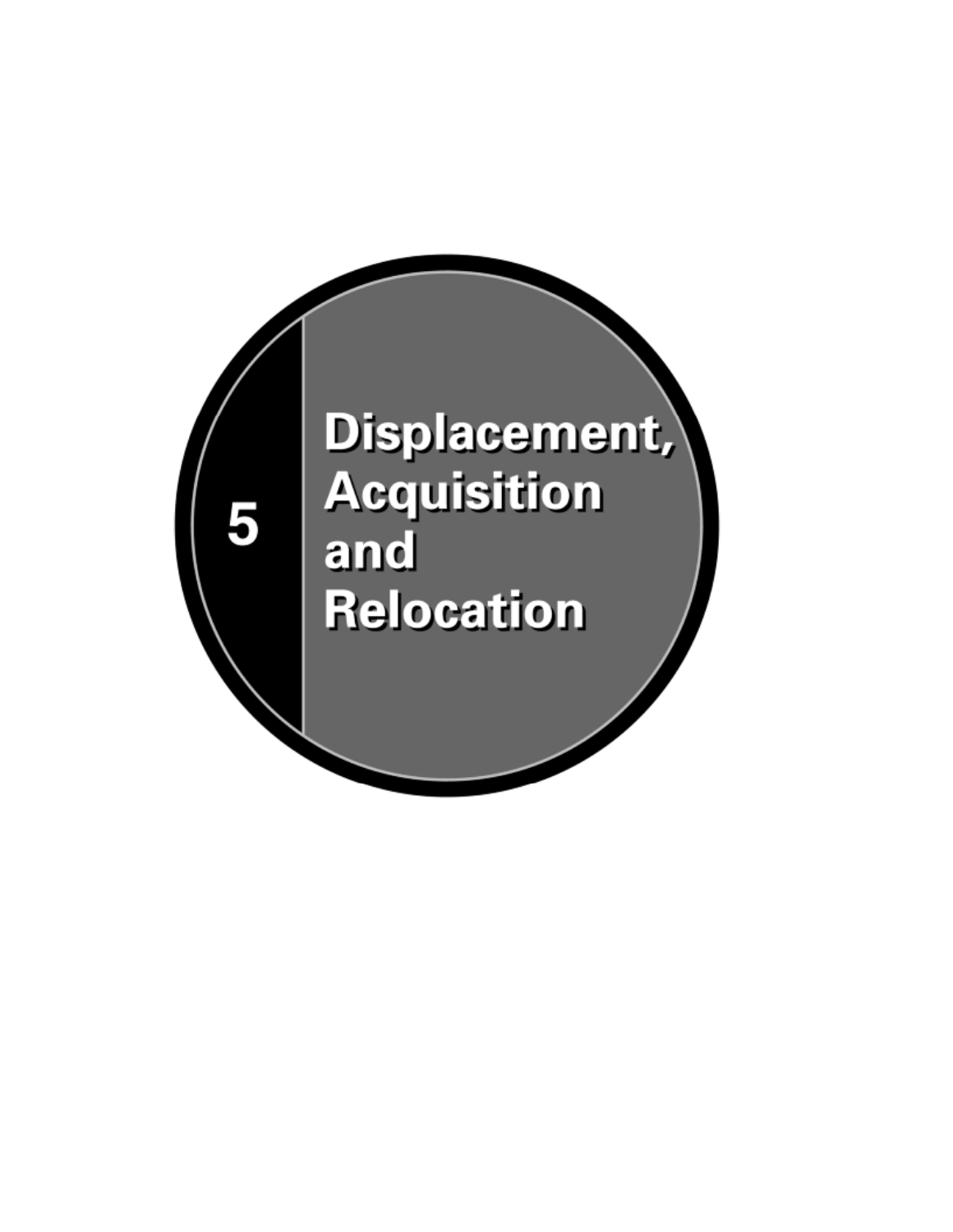# *Displacement, Acquisition and Relocation*

For projects that involve acquisition, the potential displacement of persons, the need to relocate people (either permanently or temporarily) and the demolition or conversion of low and moderate income dwelling units, two important federal acts come into play: the Uniform Relocation Assistance and Real Property Policies Act of 1970 (URA) and Section 104(d) of the Housing and Community Development Act of 1974. Each of these acts places different obligations on grantees. Understanding how relocation requirements are triggered, how to meet the obligations, and what the costs are, as well as what alternative ways are available to develop a project that might minimize relocation costs, is important. A detailed description of the URA begins on this page. Section 104(d) is covered beginning on page 5-16.

## **The Uniform Relocation Act**

The URA governs the processes and procedures which municipalities and agencies must follow in order to minimize the burden placed on low and moderate income tenants, property owners, and business' owners who must move, either temporarily or permanently, as the result of a project funded in whole or in part by Vermont Community Development Program (VCDP) funds, or other HUD-funded programs.

The URA applies to:

- 1) **Displacement** that results from acquisition, demolition, or rehabilitation for HUD-assisted projects carried out by public agencies, nonprofit organizations, private developers, or others.
- 2) **Real property acquisition** for HUD-assisted projects (whether publicly or privately undertaken).
- 3) **Creation of a permanent easement or right of way** for HUD-assisted projects (whether publicly or privately undertaken).
- 4) **Work on private property** during the construction of a HUD-assisted project even if the activity is temporary.

## **The Law**

A**. Uniform Relocation Act.** Most of the policies and procedures are required by the Uniform Relocation Assistance and Real Property Acquisition policies Act of 1970 (42-USC 4601) and HUD Implementing Regulations at 49 CFR Part 24, as amended (URA), which covers all HUD-assisted projects and programs. These regulations apply to the acquisition of real property by any governmental agency for any activity assisted by this part, and to the displacement of any family, individual, business, nonprofit organization, or farm that results from such acquisition. The grantee's Certification of Compliance with the URA is required in the Grant Agreement as to 24 CFR part 570.606.

**Uniform Relocation Assistance And Real Property Policies Act Of 1970** 

**Section 104(d) Of The Housing & Community Development Act Of 1974** 

**URA Impacts All Aspects Of Your Project, Not Just The Activities Funded With VCDP Dollars**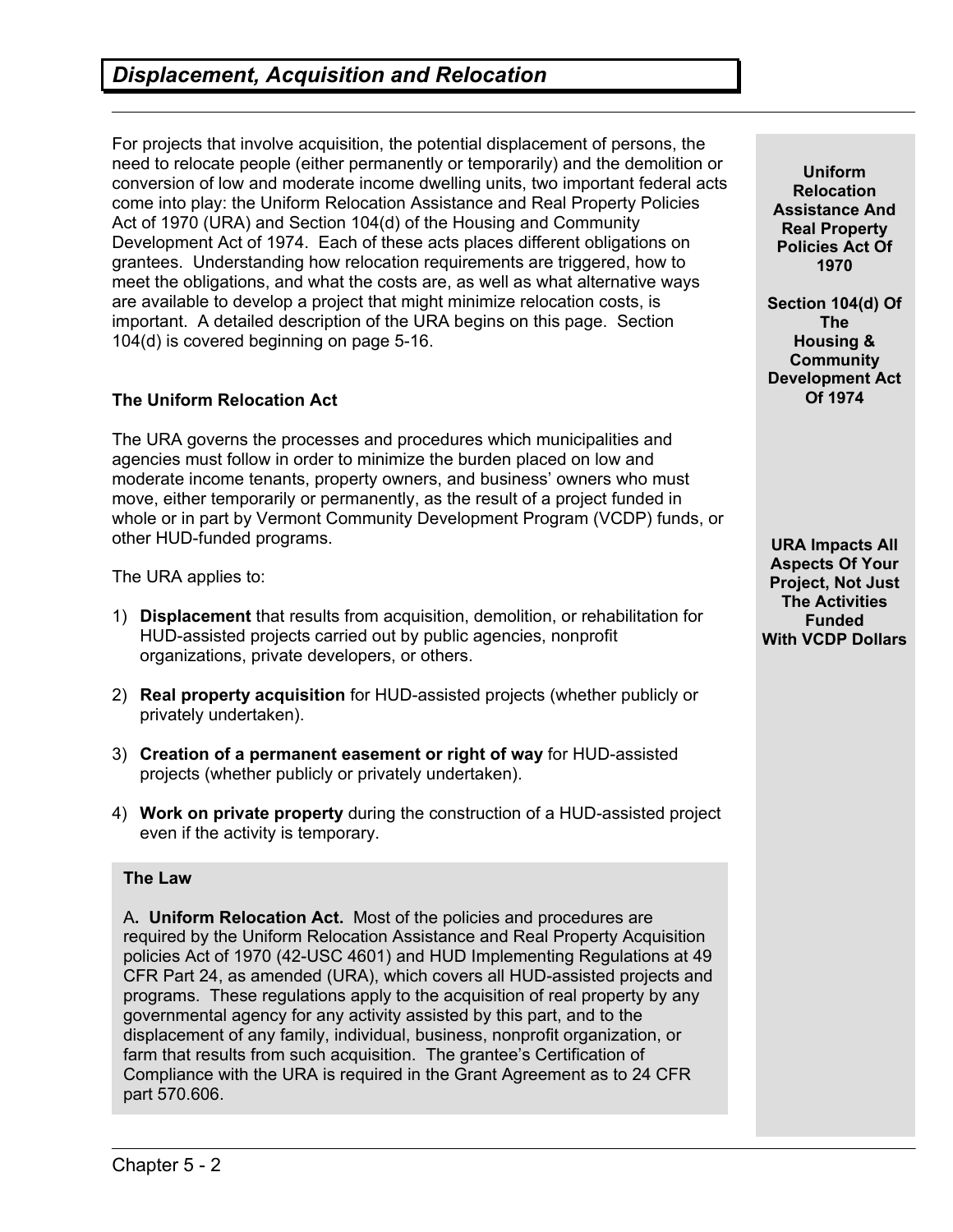## **The Law** (continued)

URA establishes a uniform policy for the fair and equitable treatment of persons displaced as a result of Federally assisted programs. It establishes compensation levels for moving expenses and loss of tangible personal property as well as guidelines for provision of temporary or permanent replacement housing.

B. **Section 104(d).** This governs development of an Anti-displacement Plan for minimizing the effects of displacement of any low or moderate income person as a direct result of demolition of any housing unit or the conversion of occupied or vacant occupiable low/moderate income housing to a use other than low/moderate income housing for VCDP or other HUD programs. Each grantee receiving funds for all activities other than a Planning Grant must develop and follow such a plan prior to submitting a grant application.

# **Sanctions for Nonperformance**

*If the grantee does not meet all of the requirements of the law, it will be required to take corrective action to bring its actions into compliance with the*  law. If the Secretary of HUD issues a finding of noncompliance, then *payments to the grantee may be terminated; or, reduced; or, limit availability of other HUD funds to the grantee; or, refer the case to the United States Attorney General for civil action*. *Noncompliance can result in very costly sanctions and remediation requirements. It is in the best interest of everyone involved to carry out the* 

*project activities correctly from the beginning*.

# **A Few Terms Defined**

Many terms are used in a specific sense in the Uniform Relocation Act. More detailed definitions appear in Handbook 1378. Brief definitions of some of those terms appear here.

| Agency          | The entity that causes a person to become a displaced person.<br>Such an entity may be the State, a State agency (which includes a<br>local government), or a person (which includes a nonprofit<br>organization, partnership, corporation, or association). |
|-----------------|--------------------------------------------------------------------------------------------------------------------------------------------------------------------------------------------------------------------------------------------------------------|
| <b>Business</b> | Any lawful activity, except a farm operation, that is conducted:                                                                                                                                                                                             |

- 1) primarily for the purchase, sale, lease and/or rental of personal and/or real property, and/or for the manufacturing, processing, and/or marketing of products, commodities and/or any other personal property;
- 2) primarily for the sale of services to the public;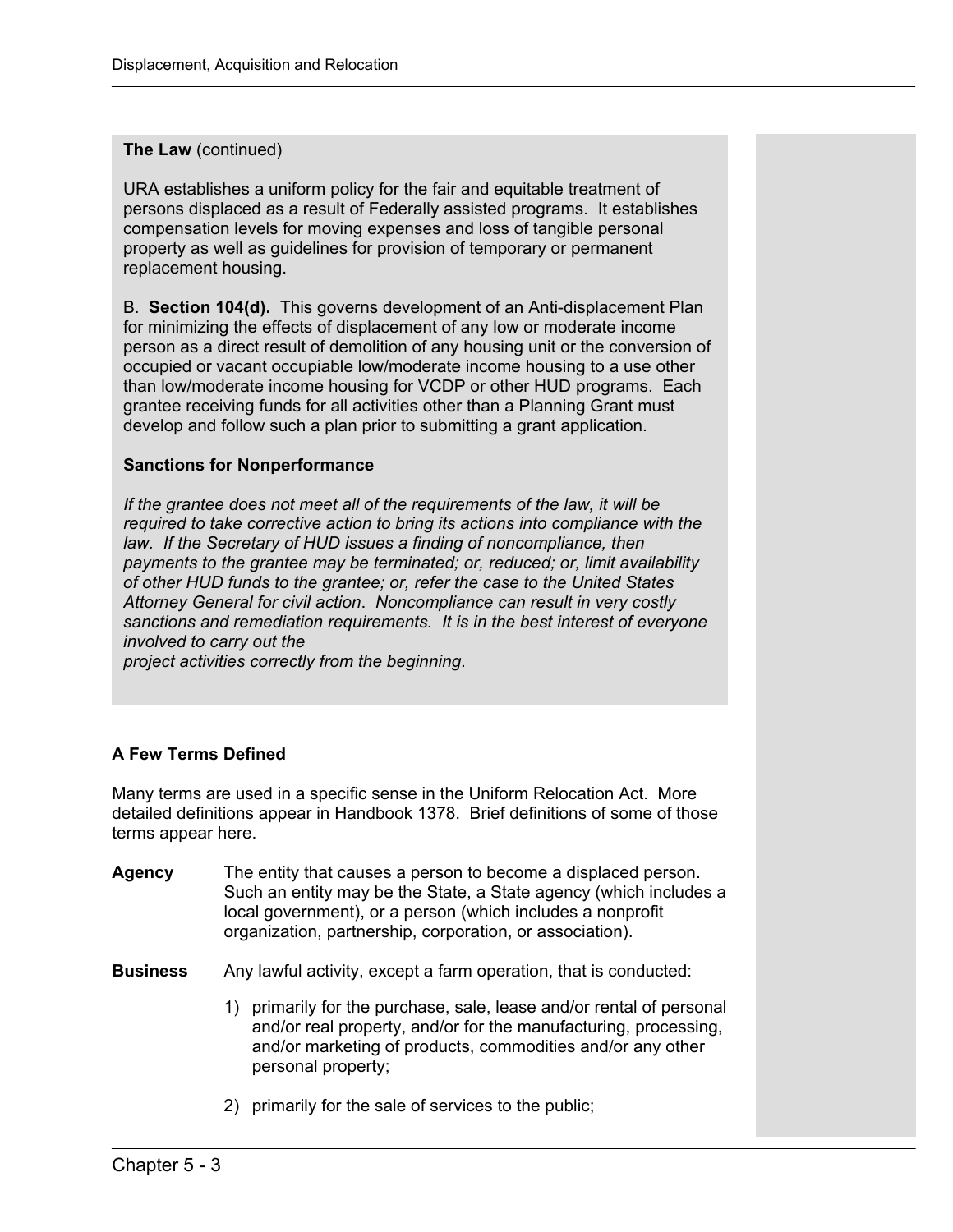|                                       |                                        | 3) primarily for outdoor advertising display purposes, when the<br>display must be moved as a result of the project.                                                     |  |  |
|---------------------------------------|----------------------------------------|--------------------------------------------------------------------------------------------------------------------------------------------------------------------------|--|--|
|                                       | <b>Comparable</b> A dwelling which is: |                                                                                                                                                                          |  |  |
| <b>Replacement</b><br><b>Dwelling</b> |                                        | 1) decent, safe, sanitary;                                                                                                                                               |  |  |
|                                       |                                        | 2) functionally equivalent to the displaced dwelling;                                                                                                                    |  |  |
|                                       |                                        | 3) in an area not subject to adverse environmental conditions;                                                                                                           |  |  |
|                                       |                                        | 4) in a location generally not less desirable than the location of<br>the displacement dwelling;                                                                         |  |  |
|                                       |                                        | 5) on a site that is typical in size for residential development with<br>normal site improvements;                                                                       |  |  |
|                                       |                                        | 6) currently available to the displaced person; within the financial<br>means of the displaced person.                                                                   |  |  |
|                                       |                                        | <b>Decent, Safe</b> A dwelling which is:                                                                                                                                 |  |  |
| & Sanitary<br><b>Dwelling</b>         |                                        | 1) structurally sound;                                                                                                                                                   |  |  |
|                                       |                                        | 2) contains a safe electrical system;                                                                                                                                    |  |  |
|                                       |                                        | 3) contains a safe and adequate heating system;                                                                                                                          |  |  |
|                                       |                                        | 4) is adequate in size to a family/household's needs;                                                                                                                    |  |  |
|                                       |                                        | 5) contains unobstructed egress to safe, open space at ground<br>level;                                                                                                  |  |  |
|                                       |                                        | 6) for a person with mobility impairment, meets standards set by<br>the American National Standards Institute and the Uniform<br><b>Federal Accessibility Standards;</b> |  |  |
|                                       | 7)                                     | complies with 24 CFR Part 35 lead-based paint requirements.                                                                                                              |  |  |
| <b>Displaced</b><br><b>Person</b>     |                                        | Any person who moves himself or his personal property<br>permanently as a direct result of:                                                                              |  |  |
|                                       | 1)                                     | the acquisition or notice of acquisition of property;                                                                                                                    |  |  |
|                                       |                                        | 2) rehabilitation or demolition of property;                                                                                                                             |  |  |
|                                       |                                        | 3) the rehabilitation, acquisition, or demolition of property on<br>which the person's business or farm operation is located.                                            |  |  |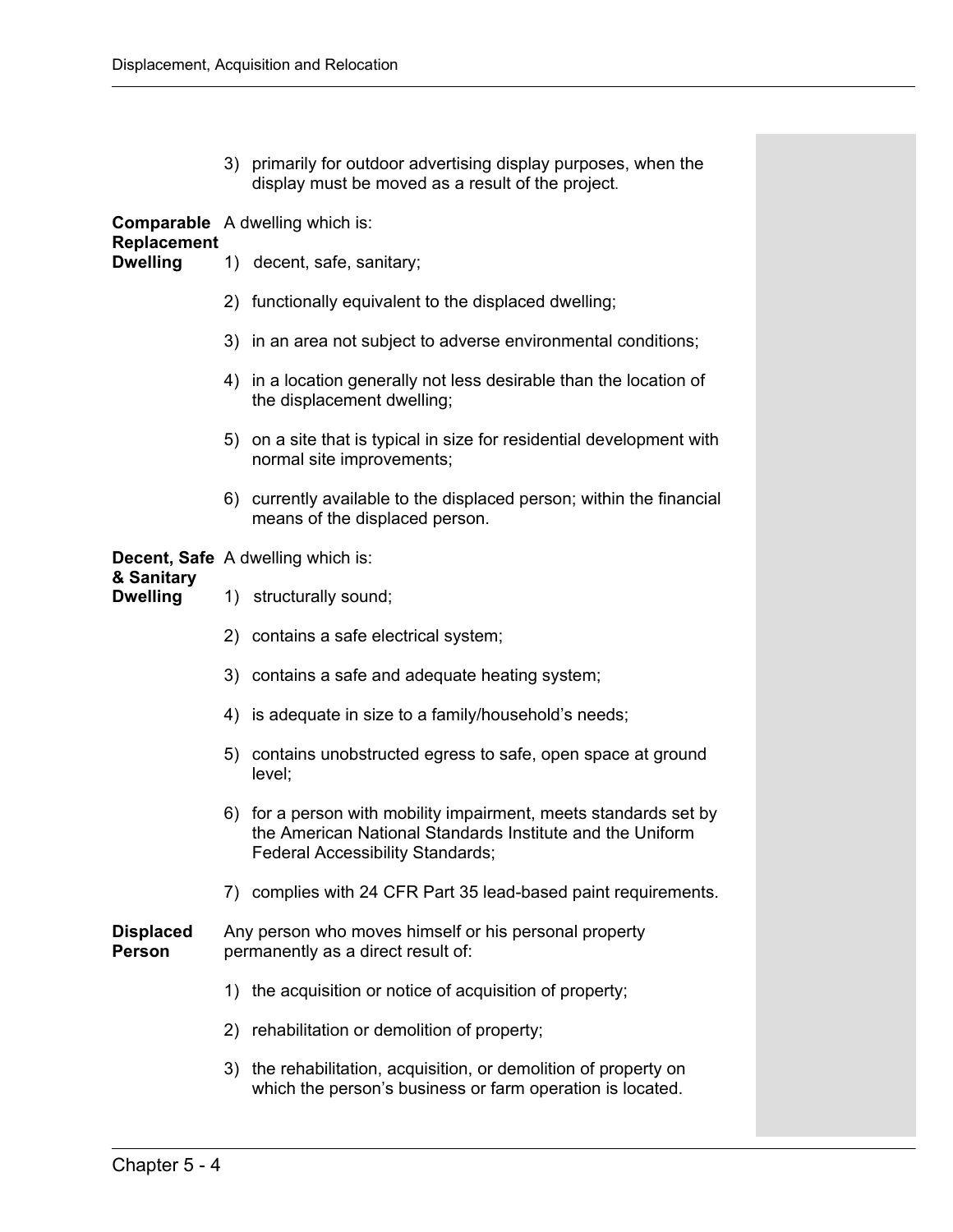| <b>Dwelling</b>                         | The place of permanent, customary and usual residence of a<br>person.                                                                                                                                                                                              |
|-----------------------------------------|--------------------------------------------------------------------------------------------------------------------------------------------------------------------------------------------------------------------------------------------------------------------|
| <b>Grantee</b>                          | In a State CDBG program such as Vermont's the State is<br>considered the grantee.                                                                                                                                                                                  |
|                                         | A municipality is also referred to as a grantee by the Vermont<br>State Program.                                                                                                                                                                                   |
| Lower<br><b>Income</b><br><b>Person</b> | This has the same meaning as "low and moderate income"<br>person," that is a household which has an income equal to or less<br>than the Section 8 low-income limit established by HUD, usually<br>80% of the median income for the area, adjusted for family size. |
| <b>Person</b><br>(Displaced)            | Here the term actually means household, business, nonprofit<br>organization, or farm, that is, any entity with personal property on<br>the site.                                                                                                                   |
| <b>Tenant</b>                           | Any person who has temporary use and occupancy of real<br>property owned by another.                                                                                                                                                                               |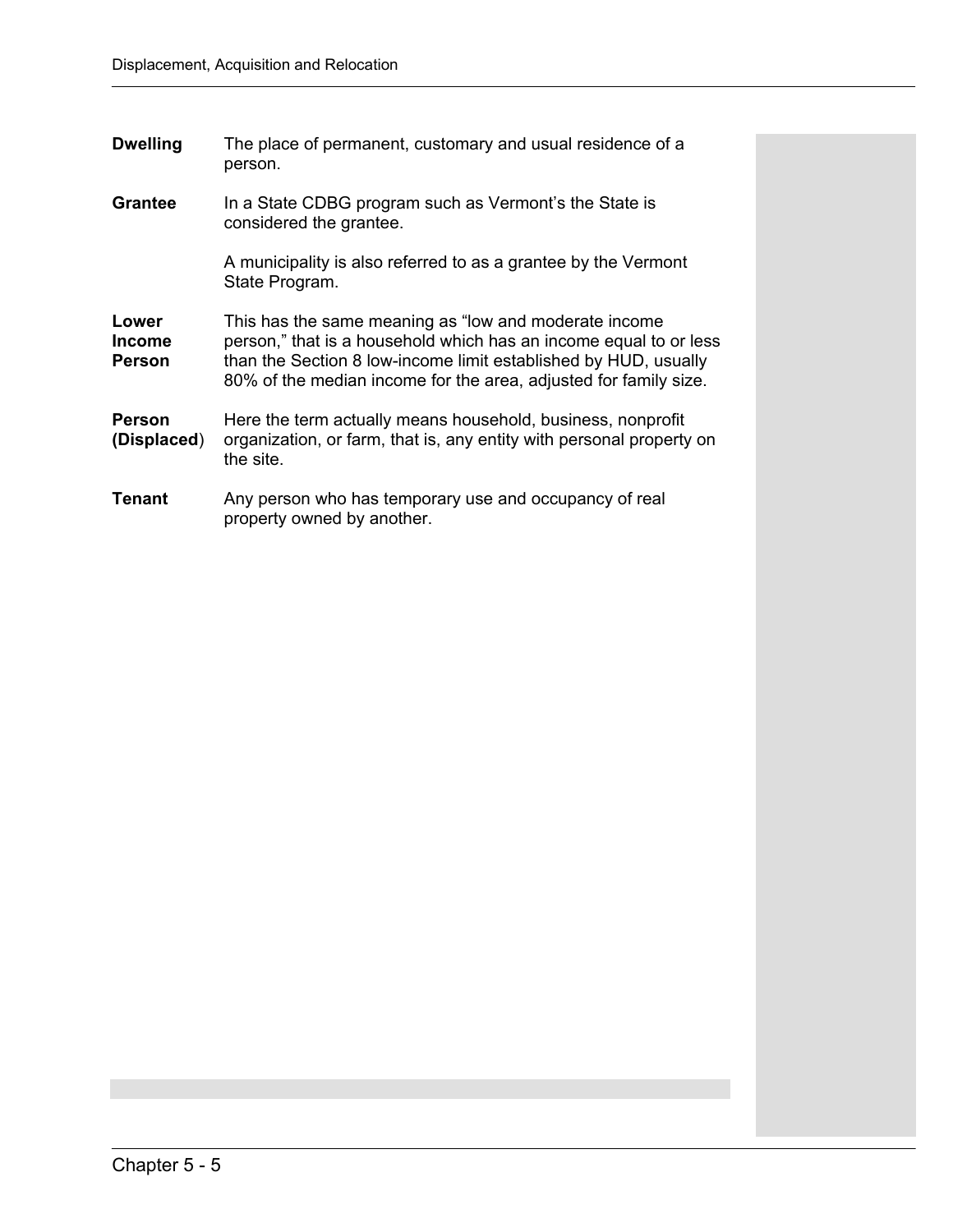#### **Displacement**

As a general philosophy, HUD-assisted (VCDP) activities should take reasonable steps to minimize displacement. This means:

- Considering whether or not displacement will occur as part of funding decisions and project feasibility determinations.
- Assuring, whenever possible, that occupants of buildings to be rehabilitated are offered an opportunity to return.
- Planning rehabilitation projects in "stages" to minimize displacement
- Meeting all HUD notification requirements so that affected persons do not move because they have not been informed about project plans and their rights. Failing to adequately notify these persons early in the process can be a costly mistake.

Displacement occurs when a person (or their property) is displaced as a **direct result** of federally assisted acquisition, demolition, conversion or rehabilitation. A person is displaced if **they move** because the person is:

- required to move; or
- not offered a decent, safe, sanitary and affordable unit in the project; or
- treated "unreasonably" as part of a permanent or temporary move;

A person may also be considered displaced if the necessary notices are not given or provided in a timely manner and the person moves for **any** reason.

The following persons are **not** considered displaced:

- Those evicted for cause, BUT not if the eviction is taken to avoid paying relocation assistance;
- Those that have no legal right to occupy the property (e.g., squatters);
- Those that have occupied the property for the purpose of obtaining relocation benefits;
- Those that receive written notice, before leasing and occupying the property, of the possibility that displacement or an increase in rent may occur and that relocation assistance will not be provided;
- Those that retain the right and use of the property following acquisition (life estate); or
- Those that, after being fully advised of their rights, waive them.

**For Notification Requirements, See HUD Handbook 1378**

**Displacement Occurs When A Person Or Property Is Displaced As A Result Of Federally-Assisted Acquisitions, Demolition, Conversion Or Rehabilitation**

**HUD Has Specific Requirements For Waivers - See HUD Handbook 1378**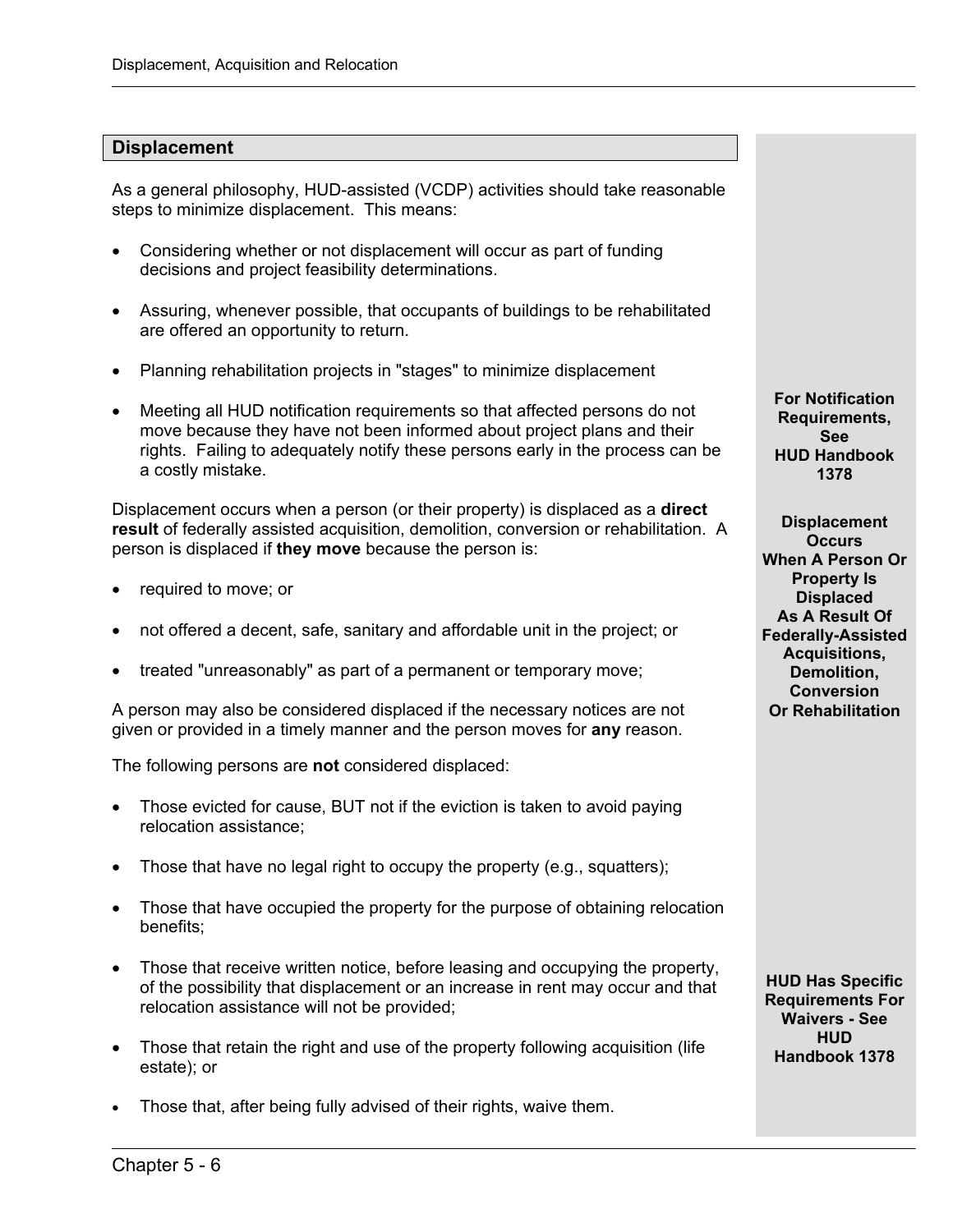#### **Economic Displacement**

A person can also be economically displaced. For example, if a family's rent increases as a result of a federally assisted activity, and the rent is more than the family can afford, the family is "rent burdened." Rent burdened families are eligible to receive financial benefits which can be quite hefty. These include payments to cover the difference between the old rent and the new rent for 42 months. Tenants who are intended to remain in the project must receive the offer of a "suitable" unit which can be rented at an "affordable" price. Tenants who move permanently after execution of the Grant Agreement because they did not receive such an offer are considered "economically displaced."

If there is **no increase in the rent** the unit is considered affordable and the tenant is not considered "rent burdened" -- even if the percentage of income that the family is paying is quite high.

If the **rent is increased** as a result of federal assistance, it may not exceed:

- **For lower-income tenants (<80% median income)**, Total Tenant Payment (TTP) as calculated for the Section 8 Certificate Program. In Vermont TTP is the greater of 30% of the tenant's adjusted monthly income, 10% of the tenant's gross monthly income, or the ANFC as-paid amount.
- **For tenants who are not lower income (>80% of median income)**, 30% of gross monthly household income.

Persons whose increased rent exceeds this threshold are "rent burdened." If these persons move permanently from the project as a result, they are considered "economically displaced."

**Economic Displacement Must Be Avoided As Well**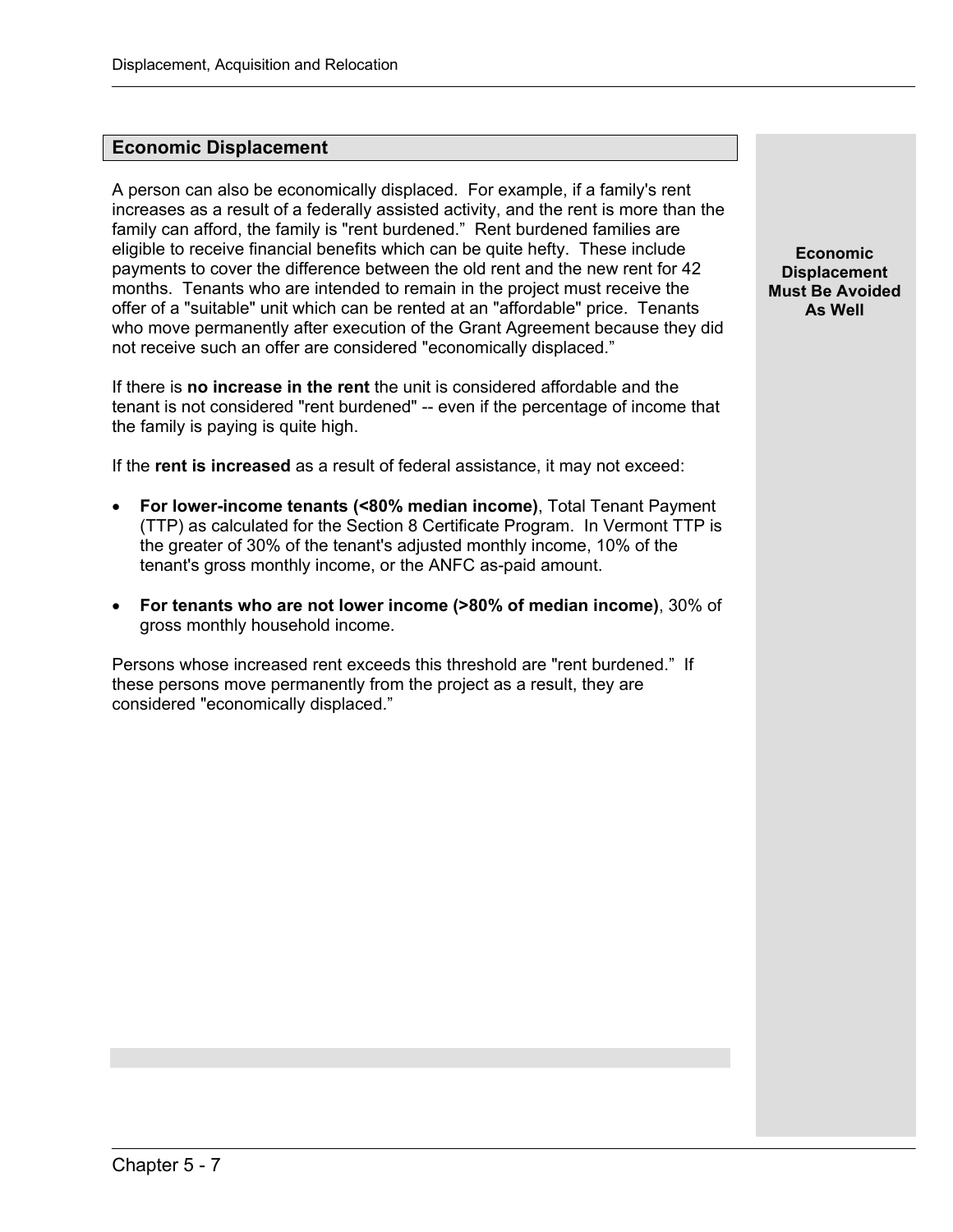# **Acquisition**

When you assembled your grant proposal, you began to address the issues involved in acquiring a property with the assistance of VCDP funds. In addition, if your project involves acquiring permanent easements or rights of way; or, if it will require work on private property not otherwise a part of the project, you researched what impact, if any, that had on people or businesses located on that property. The grant proposal included evidence of some form of site control such as an option or purchase and sales agreement and, if appropriate, permission from a property owner(s) whose property would be impacted by the project. You also included in your proposal budget costs for staffing to work on the issues involved. Now you are ready to begin the work which will allow you to take title of the property and begin the project.

Any property purchased or otherwise impacted by a project funded with VCDP grant funds is subject to both federal regulations and VCDP procedures concerning acquisition, record keeping, inventory control and disposition. The acquisition of real property, land and buildings, including machinery or equipment which is permanently affixed to the structure; the purchase of easements or rights of ways; and any activity involving work on private property, all require you to implement your project carefully and in full compliance with the URA.

You will probably find it necessary to assign responsibility for acquisition activities to qualified consultants (including legal) who have adequate knowledge of the URA and its amendments. Now that you have established record keeping procedures according to Chapter 4, be sure all pertinent documents are secured and properly filed.

At the time you decided to acquire a piece of real property and triggered the URA, you should have already informed the property owner of your intent and provided notification of his or her legal rights under the Act. *If the property is part of a planned or designated project area, or if your project requires a specific site, the sale cannot be considered voluntary.*

Any acquisition by an entity with the power of eminent domain is considered clearly voluntary when the owner is notified in writing that the power of eminent domain shall not be enforced. The notice must be sent prior to execution of a sales contract. It must contain the fair market value of the property and advise the owner that he or she may withdraw from the purchase agreement after receiving the notice.

Before you presented your Grant Application, you had at least one appraisal of the property and included it with your application. Now you should commission a title search prior to closing on the acquisition. Based on the appraisal and title search, you can finalize the terms and conditions of a written purchase order to the owners. In the cases where you and the owner cannot reach a mutually agreed upon price, and you have chosen the negotiation process to acquire, you may have to abandon the project or find another way to accomplish your goals.

**Acquisition Of All Property Requires Complete Compliance With The URA** 

**Voluntary Acquisition Notification Requirements**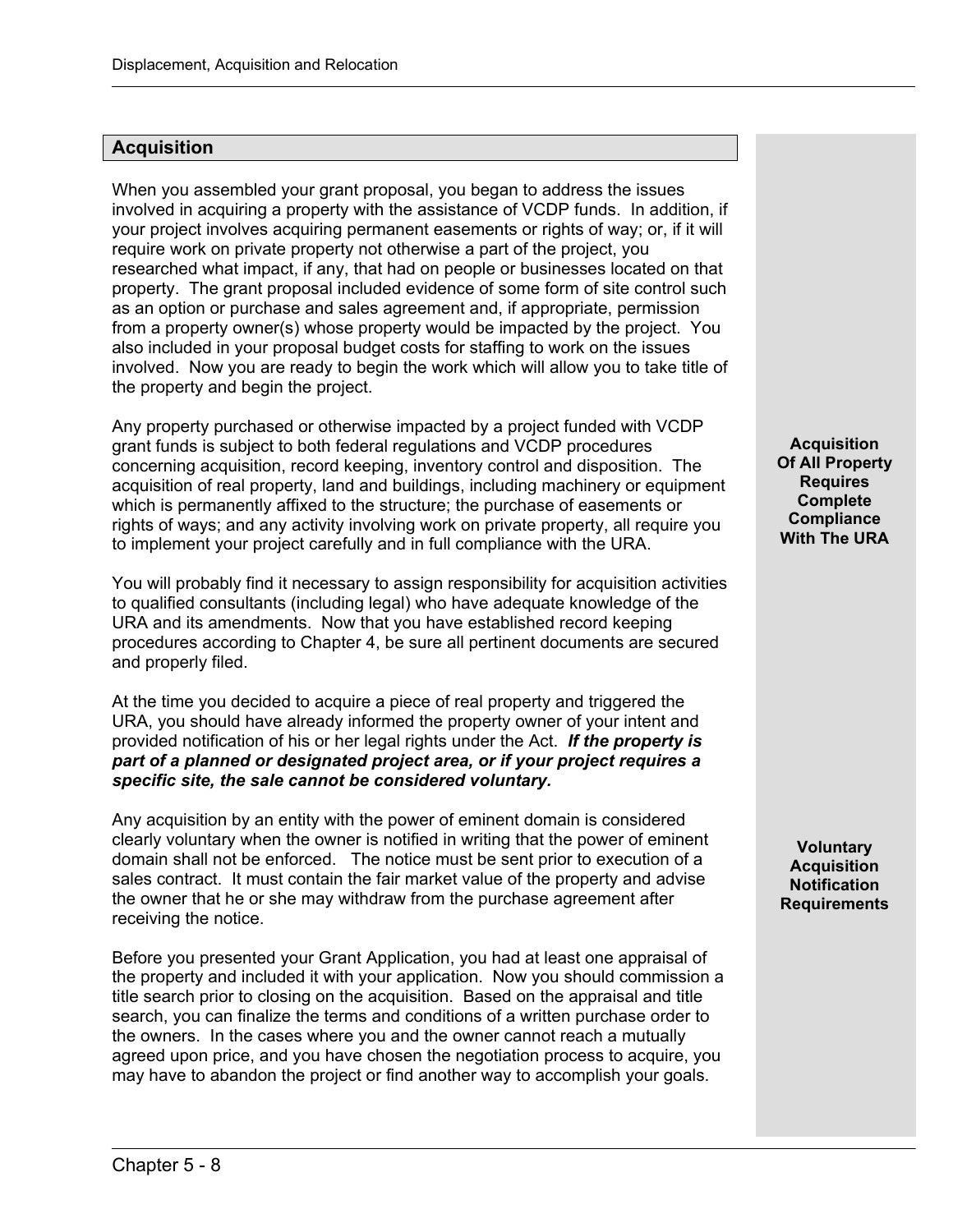Any property, including real property, purchased in whole or in part with VCDP funds must be insured with appropriate insurance coverage such as theft, fire, vandalism, liability, etc.

If acquisition of property will result in the relocation of people or businesses, including farms and nonprofit organizations, see the next section.

### *See Typical Acquisition Process Flow Chart on the next page.*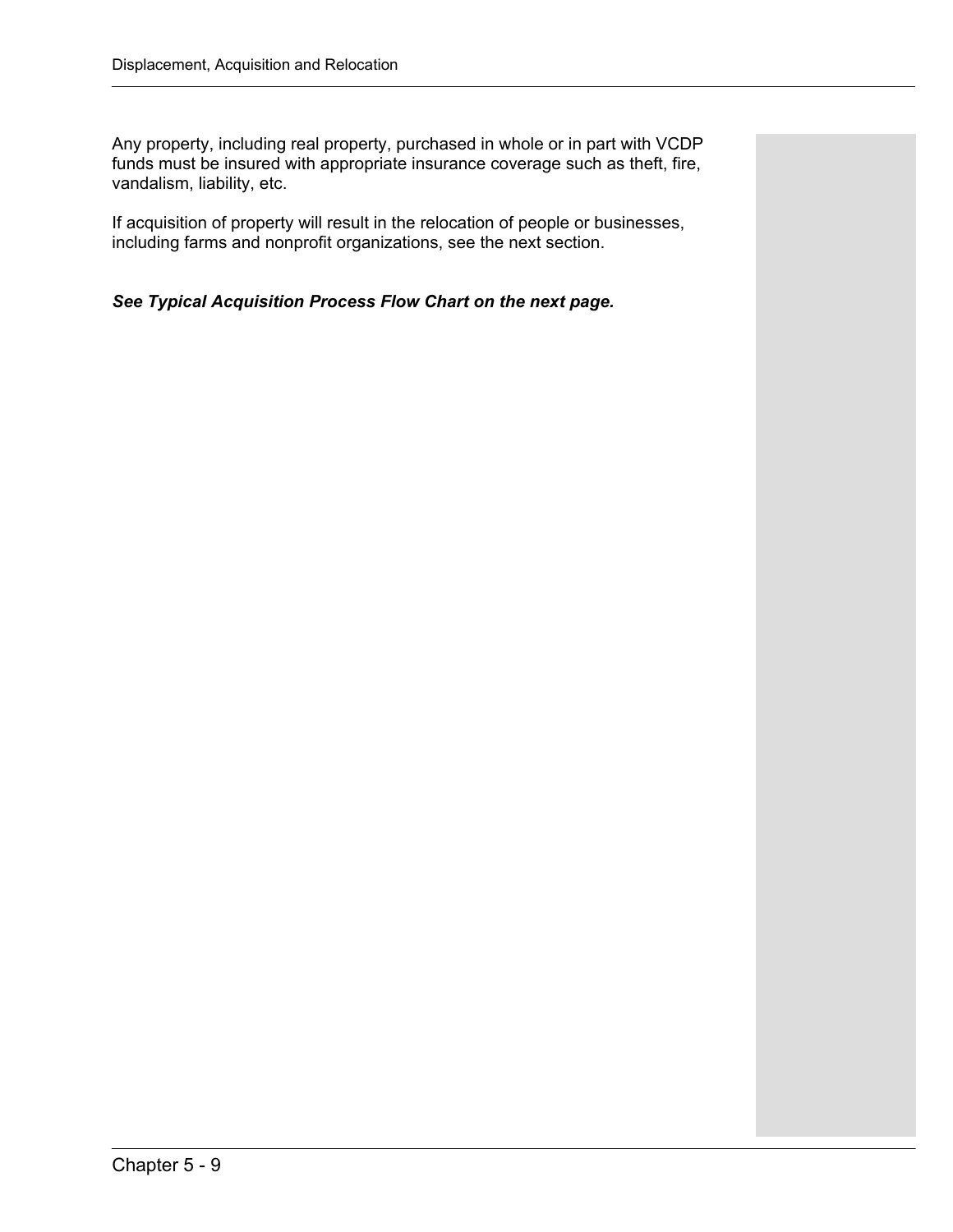**TYPICAL ACQUISITION PROCESS UNDER THE UNIFORM ACT**

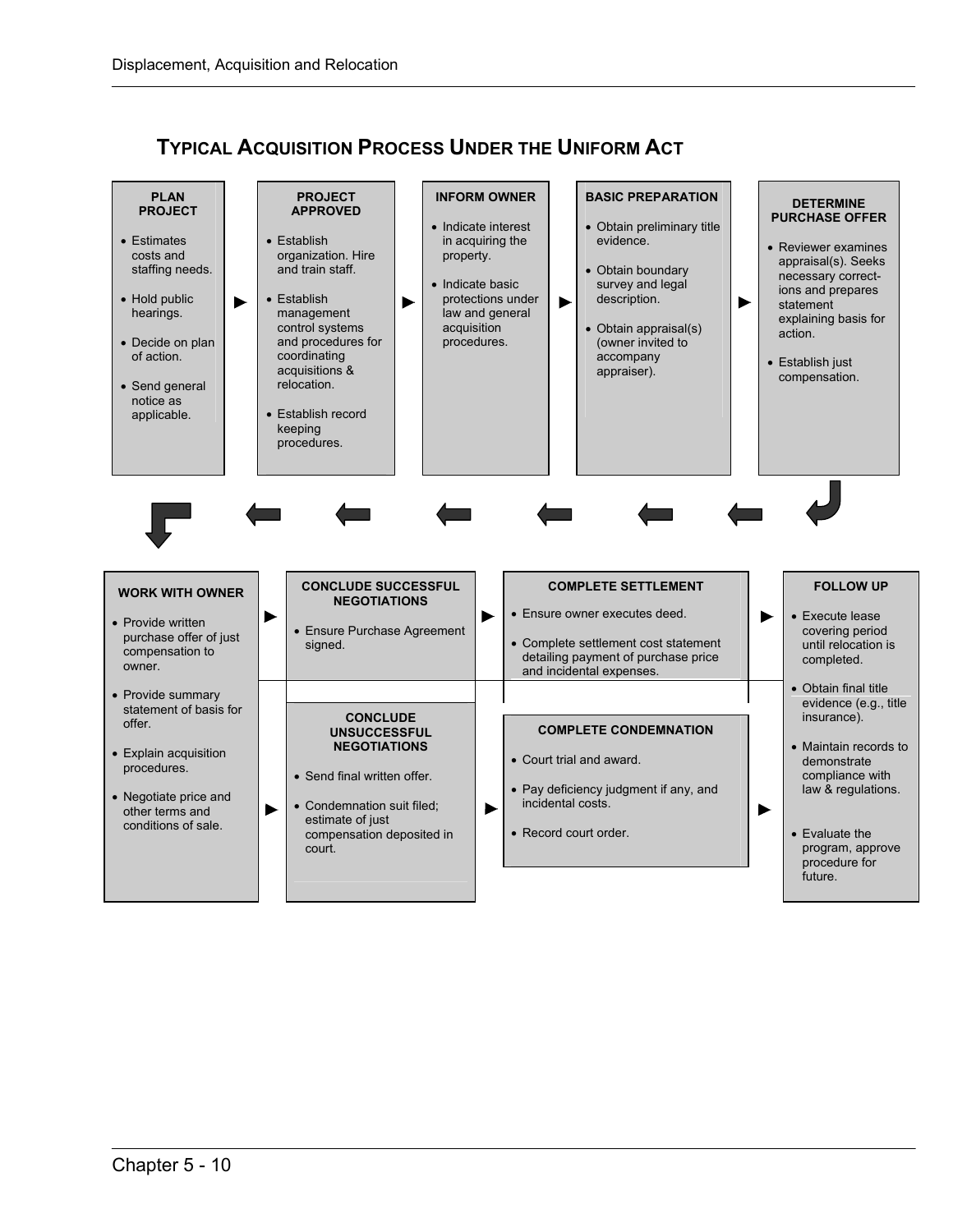#### **Relocation**

As stated at the beginning of this chapter, planning should begin during the development phase of your project in order to minimize or prevent displacement. The results of this planning will assist you in developing and implementing an Anti-Displacement Plan as required by Section 104(d) of the Housing and Community Development Act of 1974. The Plan outlines the actions your community will take, through the actions of the municipality and the project developer, to prevent displacement by the program activities in your grant.

The process for meeting the requirements of both Section 104(d) and the URA actually began when you submitted your Letter of Intent and began writing your grant application. Your Letter of Intent served as official notice of intent to access CDBG funds, and it is at that time that any affected party's rights began. As part of the application process you completed Form O which determined if, and to what extent, your project triggers compliance with URA. You should also have already requested and received **HUD Handbook 1378 (Tenant Assistance, Relocation, and Real Property Acquisition)**, which will provide specific guidance on achieving compliance.

In addition, if you applied for and received an implementation grant you submitted an Anti-Displacement Plan. At this time, you should make sure that your adopted plan is still current for the project you are undertaking. If it is not, this is the time to update it.

You may also have provided the first "general information notice" to both affected and unaffected persons. *It is now time to get in touch with VCDP Grants Management staff for assistance in identifying and distributing all additional notices as required and provided in Handbook 1378.*The notices will have to be filled out for your project so that they conform to its unique aspects. Different notices serve different purposes and must be tailored to the specific project circumstances and the individual circumstances of the residents. Notices must be either hand delivered, signed by the tenant and a copy retained by the Grantee, or sent certified mail, return receipt requested.

#### **Temporary Relocation**

Residents may be required to move temporarily during the rehabilitation. The temporary dwelling must be suitable and decent, safe and sanitary -- but not necessarily comparable. All other conditions regarding the temporary move must be reasonable. In addition to notice requirements, the tenant must at a minimum receive:

- Reasonable advance written notice of the date and approximate duration of the planned temporary move.
- Information about the terms and conditions under which the tenant will be returning to the unit when the project is completed.

**If You Don't Already Have A Copy Of HUD Handbook 1378, Call Your VCDP Coordinator**

**Update Your Anti-Displacement Plan As Needed** 

**It Is Important That All Notice Requirements Are Met - Otherwise Your Project Is Not In Compliance With The URA**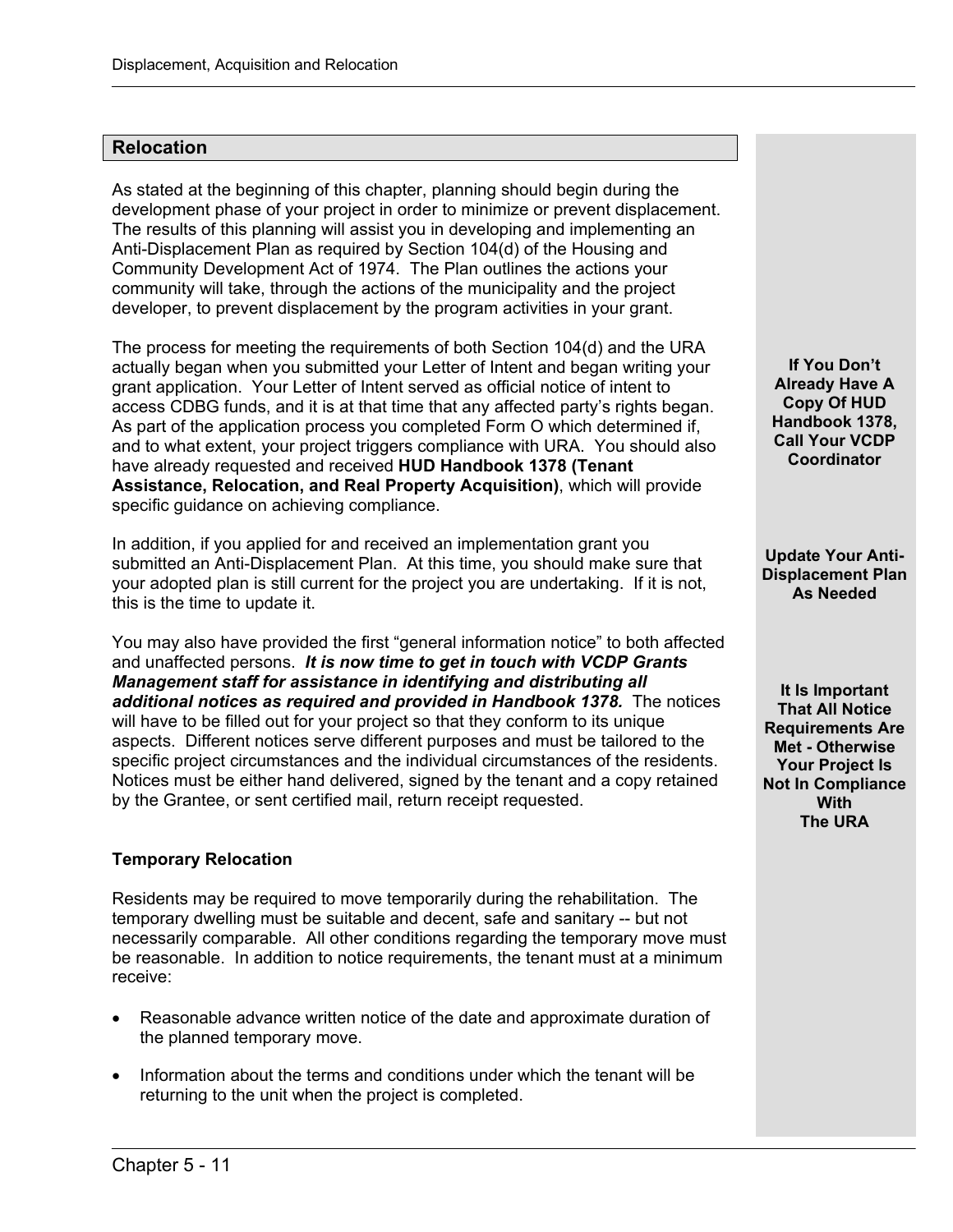• Reimbursement for all reasonable out-of-pocket expenses incurred in connection with the temporary move. The resident must continue to pay their current rent, including utilities, and will be reimbursed for any increase in monthly rent/utility costs. Grantee should be sure to prepare adequate documentation when determining an amount.

#### **Permanent Moves To a Different Unit Within the Same Project**

Tenants may remain in the project but not necessarily in the same unit. Permanent moves within the project must be to suitable, decent, safe and sanitary -- but not necessarily comparable -- units. In addition to a Notice of Nondisplacement, the resident must at a minimum receive:

- Reasonable advance written notice of the planned move to an alternate unit.
- Reimbursement for all reasonable out-of-pocket expenses incurred in connection with the move.

The rent plus utilities of the permanent new unit within the project must not exceed **the** greater of the tenant's old rent plus utilities or Total Tenant Payment (for tenants with incomes <80%) or 30% of Gross Monthly Income (for tenants with income >80%).

#### **IMPORTANT**

If you are undertaking a project which will result in the permanent or temporary displacement of people or businesses, including farms and nonprofit organizations, you should already be dealing with the relocation issues including how to fund the relocation plan. Remember, as you work with this complex set of regulations and requirements, that the municipality, as the Grantee, will ultimately be held responsible for any failure to follow the procedures correctly. This failure may result in HUD or State action. Non-compliance can result in a costly situation. It is in the best interest of everyone involved to carry out these activities correctly from the beginning.

We recommend you keep in regular contact with Department staff during the application process and at start-up and follow the steps outlined in **HUD Handbook 1378**. Make sure that you know all the steps to be taken to carry out your relocation activities and that you have copies of all the letters and forms you will need to insure successful compliance with the requirements of the Uniform Act.

**Alternative Units, Not Necessarily Comparable**

**Grantee Has Ultimate Responsibility To Ensure Full Compliance**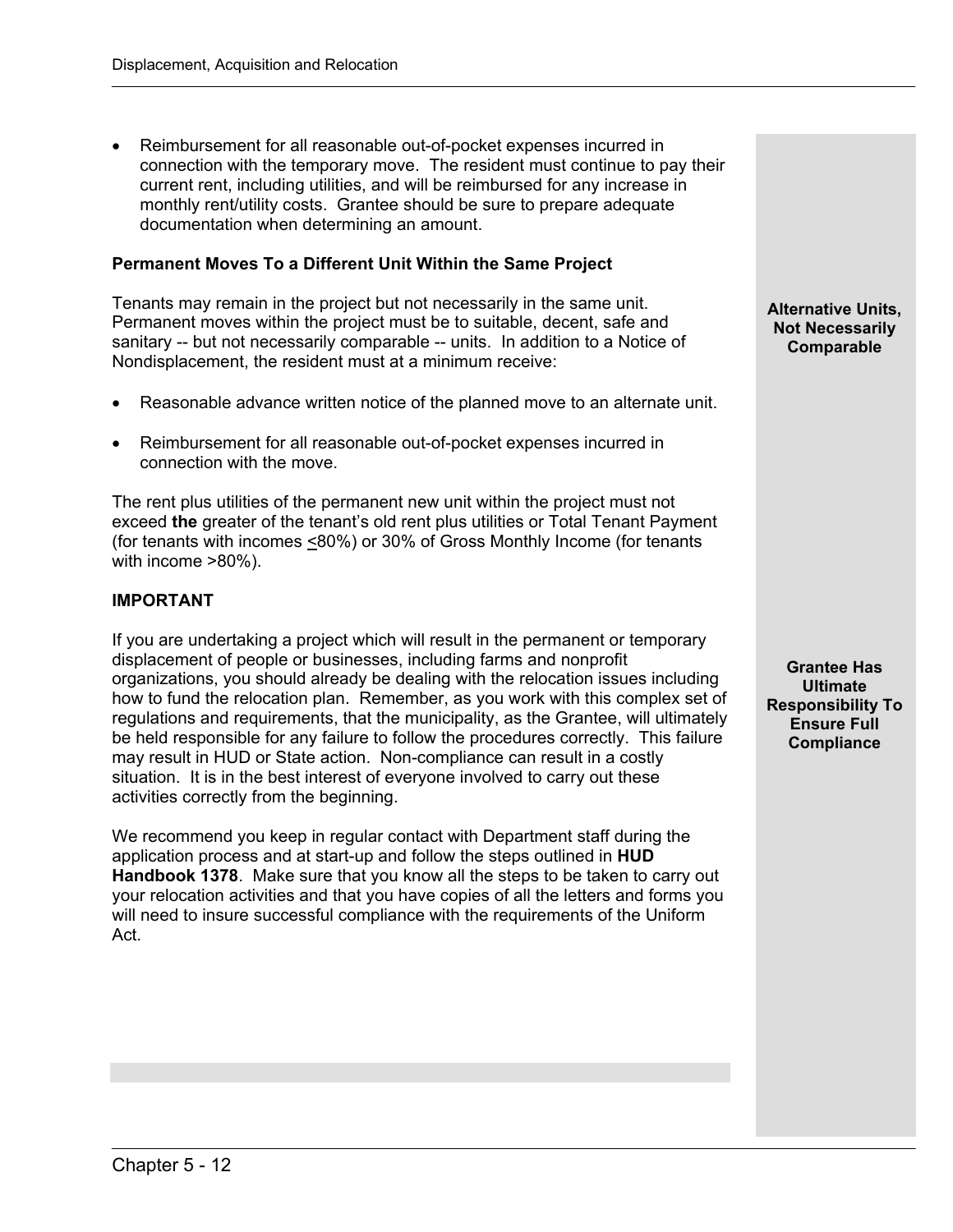# **Developing a Plan to Minimize or Prevent Displacement**

In all cases where relocation results from the expenditures of federal funds, the URA applies, even if the federal funds are not paying for the specific activity that causes the displacement. To ensure that all requirements of the URA are met, you will have begun to implement the following steps:

- Develop a concrete plan to meet the relocation needs of affected persons, such as housing occupants of residential housing, or commercial properties (this will involve a survey of those who may potentially be relocated), and determine the amount of funds needed to serve all persons. You may have to hire additional staff and hold public hearings.
- When you hire your relocation staff, make sure they are qualified to handle all aspects of URA requirements. Their first task will be contact your CD Regional Coordinator and Grants Management staff to make sure all requirements are being met. Then the relocation staff will begin by contacting all affected parties, both businesses and residents, and assess their relocation needs as well as giving them written notice of the potential relocation. At the same time, the persons to be displaced must be given written materials describing the payments, services and legal protections they are entitled to as a result of the displacement. Persons to be displaced should receive information related to the cost and location of comparable housing, if feasible.
- The relocation staff will be expected to work with and counsel residents and businesses to be displaced until they are located in suitable (decent, safe and sanitary) replacement quarters and their claims for moving have been accepted and paid. Follow-up procedures are recommended to ensure that the relocation plan has been successful and to improve future relocation activities in which you may be involved.

The following issues should be considered when developing your plan to minimize or prevent displacement resulting from your grant program:

1) Conduct rehabilitation activities so as to allow tenants to remain during and after rehabilitation, *or;*

Conduct the rehabilitation efforts so that empty buildings or units can be rehabilitated first and then allow tenants to move into rehabilitated units before rehabilitation commences on occupied units.

- 2) Establish temporary relocation facilities in order to house families whose displacement will be of short duration so that they can move back to their neighborhood after rehab or new construction.
- 3) Use other public funds, or VCDP grant funds, to pay moving costs and provide relocation payments, or require private developers to provide compensation to persons displaced by development activities.

**Uniform Act Applies Even If The Federal Funds Are Not Paying For A Specific Element**

**Rights Of Persons Being Displaced Include Being Notified In Writing**

**Issues To Consider When Developing A Plan**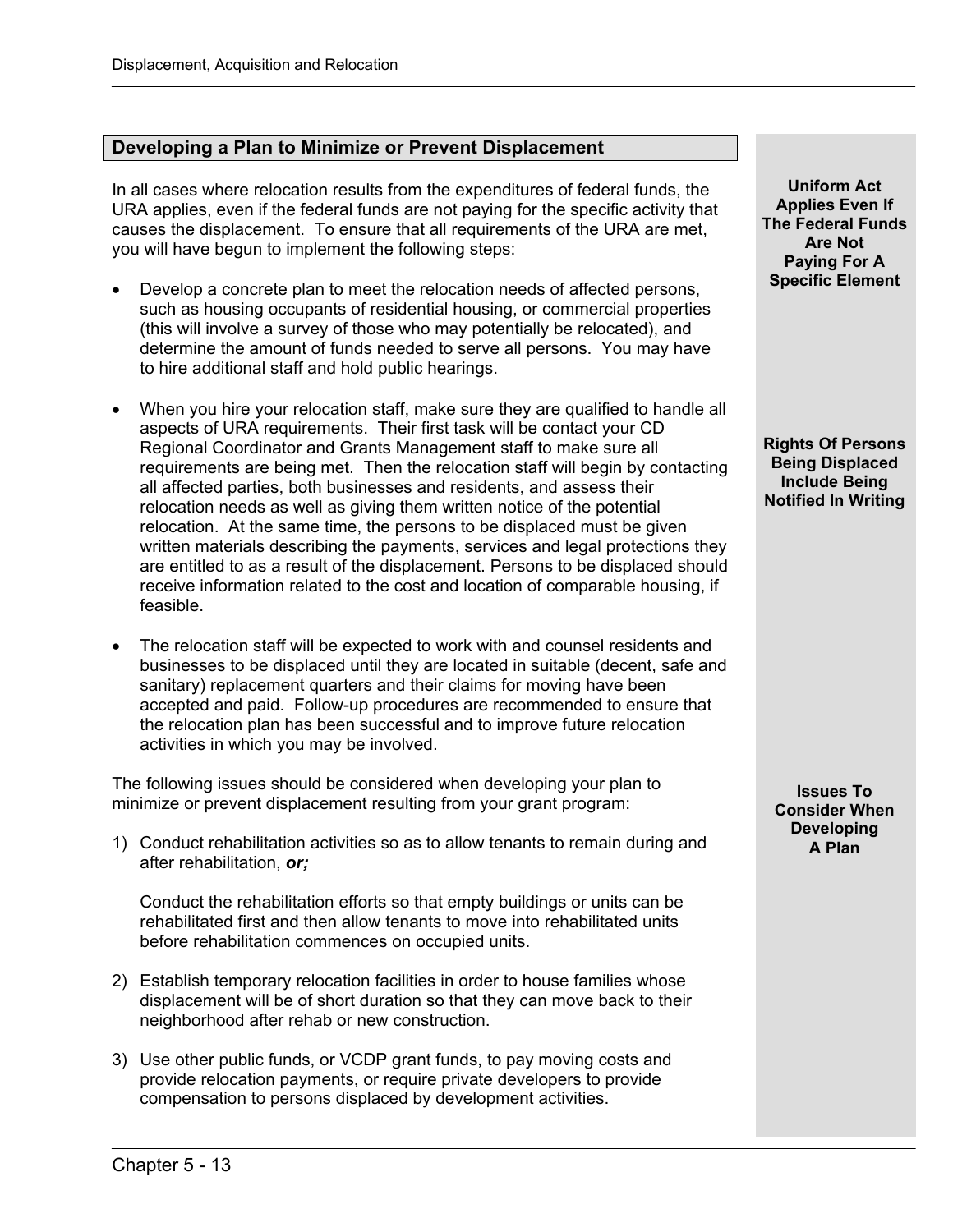- 4) Give displaced persons priority in obtaining subsidized housing units.
- 5) Provide counseling and referral services to assist displaced persons in finding alternate housing in the neighborhood.
	- Work with area landlords and real estate brokers to locate available units for households facing displacement.
- 6) Target existing Section 8 Program Certificates to households being displaced, and recruit area landlords to participate in the program.
- 7) Establish a program of grants or deferred loans for rehab or repairs which is available to property owners who agree to limit rent increases for five to 10 years.
- 8) Adopt policies which help to ensure certain rights for tenants faced with condominium or cooperative conversions of their rental units.
- 9) Use local media, serving the affected neighborhoods, to inform the residents of those neighborhoods, that specific programs exist to assist households facing displacement.
- 10) (Economic Development) Indicate the extent that displaced businesses and low and moderate income residents and minorities will be given the opportunity to relocate to the project area upon completion of the project.
- 11) (Economic Development) Indicate the extent that displaced persons will be given the opportunity to relocate outside of the low-income and minority concentration area.
- 12) (Economic Development) Indicate the extent of the provision of relocation advisory services.

#### *See Typical Relocation Process Flow Chart on the next page.*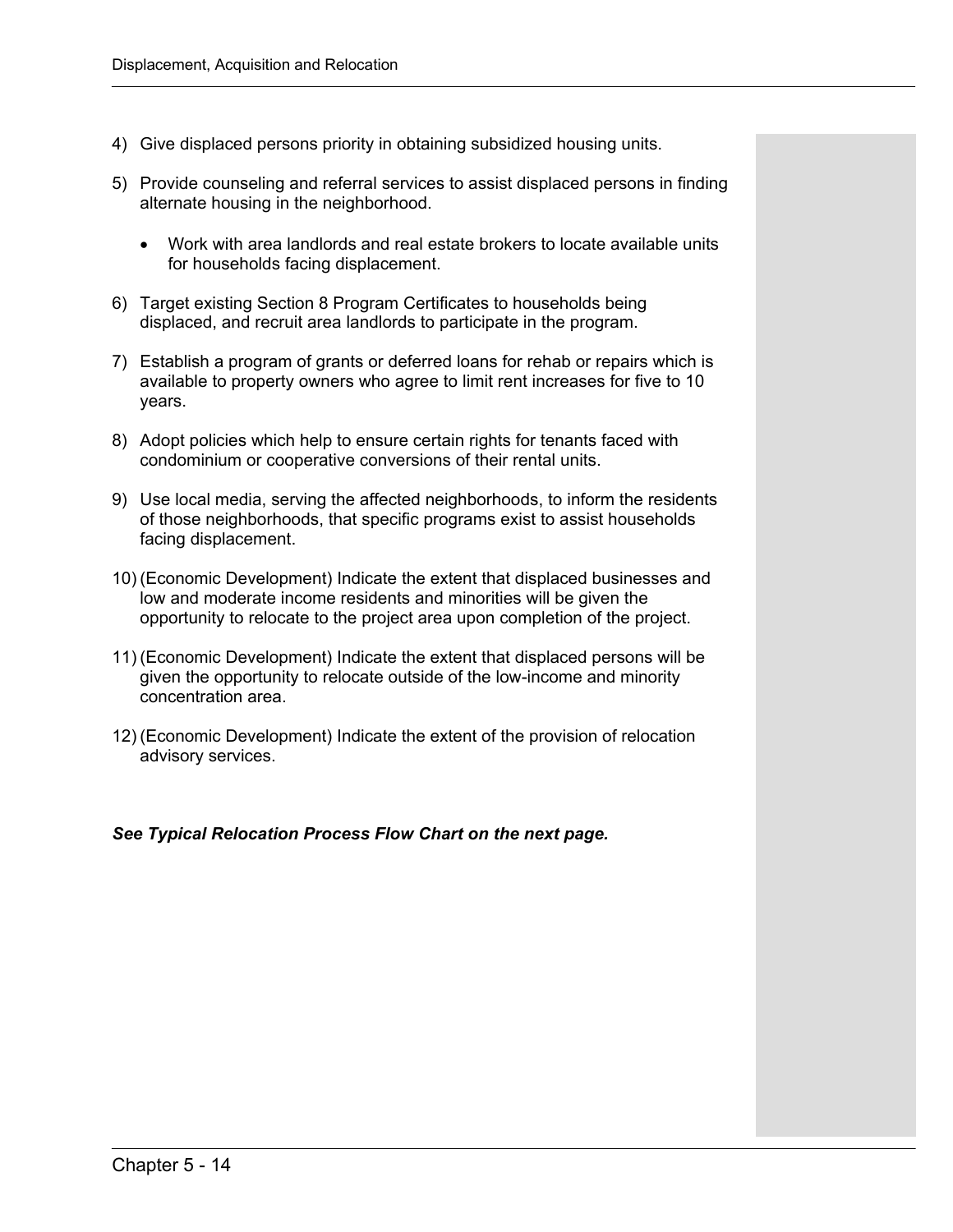# **TYPICAL RELOCATION PROCESS UNDER THE UNIFORM ACT**

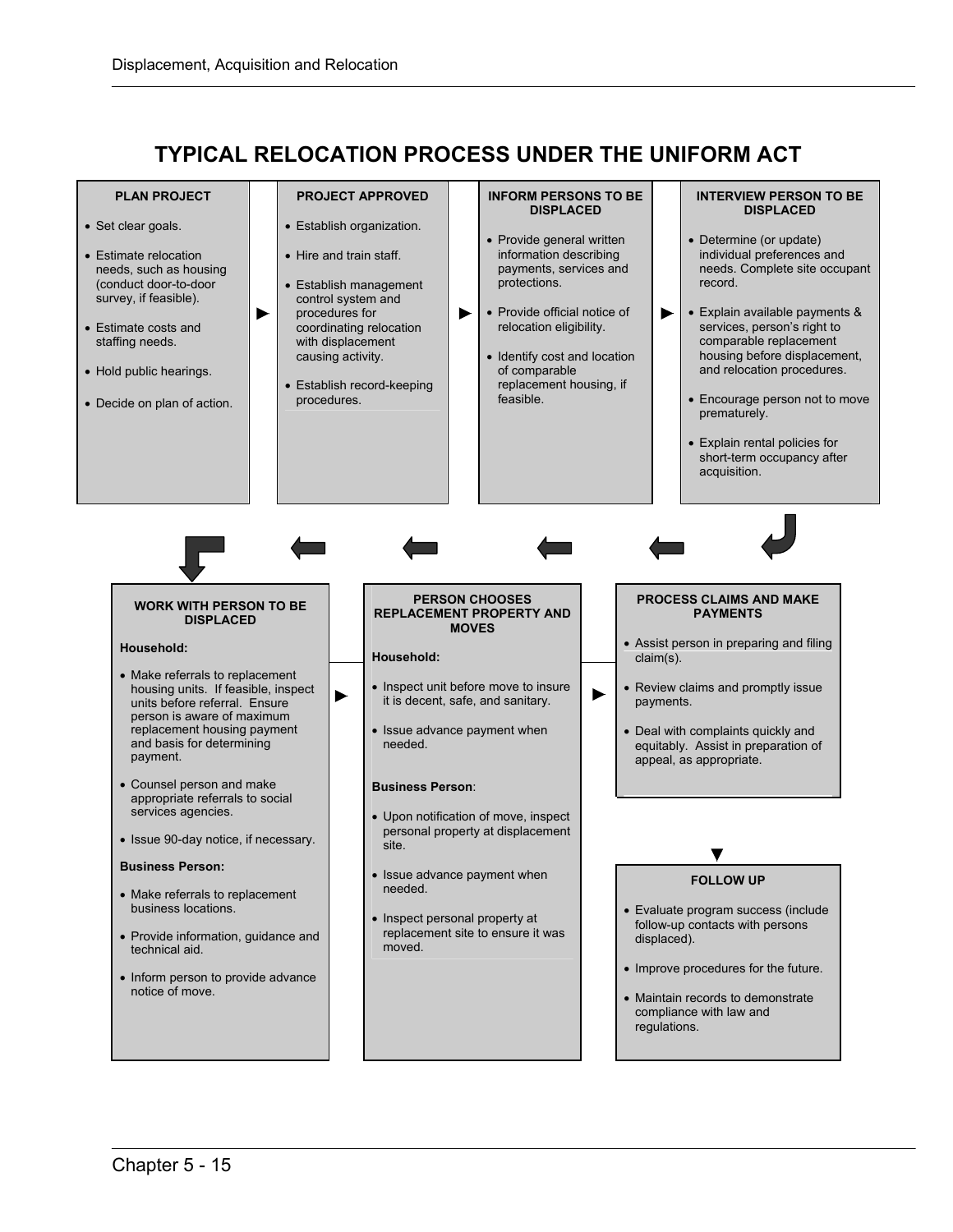## **Section 104(d)**

There are two distinct components to Section 104(d) of the Housing and Community Development Act of 1974 (also know as the Barney-Frank amendment). One deals with low income displaced persons, similar to the URA. Any person who qualifies for 104(d) assistance is covered by the URA. The URA also covers non-low income persons.

The other component relates to units. Grantees may not use VCDP dollars to reduce the supply of "low/moderate dwelling units." This is a bricks and mortar requirement; it is not related to the circumstances of the family who lives in the unit, nor whether the unit is currently owned or rented.

Section 104(d) requires that all "occupied" and "vacant occupiable" low/moderate-income housing units that are demolished or converted to another use or higher income housing must be replaced with other low/moderate-income units. In most cases where the demolition or conversion of occupied or available (vacant, but occupiable) low and moderate income housing occurs, you must replace such housing on a one-for-one basis within three years. This must be done in addition to the relocation actions triggered by the demolition or conversion. Keep in mind that conversion can also include a reduction in the number of bedrooms even if the number of units remains the same and continues in use as affordable housing. No additional VCDP grant funds will be available to cover these replacement expenses unless budgeted for and funded in the original project.

#### **Other Terms Defined**

 **Low/Moderate Dwelling Unit** 

 A rental unit that has a market rent including estimated tenant-paid Income utilities that is equal to or below the Section 8 Fair Market Rent (*Section 8 Fair Market Rent* is determined and published by HUD by bedroom size and for individual market area -- a list is available from your CD Coordinator).

- The determination of a lower income unit is **not** based upon the income of the occupant.
- A unit with a rent above the Fair Market Rent that is occupied by a low-income tenant is **not** a low/moderate income unit.
- A unit with a rent below the Fair Market Rent that is occupied by a high-income tenant **is** a low/moderate income unit.

**Demolish** To tear down a unit.

**The Barney-Frank Amendment** 

**One-For-One Replacement Is A Bricks And Mortar Requirement** 

**Replacing The Number Of Bedrooms Lost Is IMPORTANT**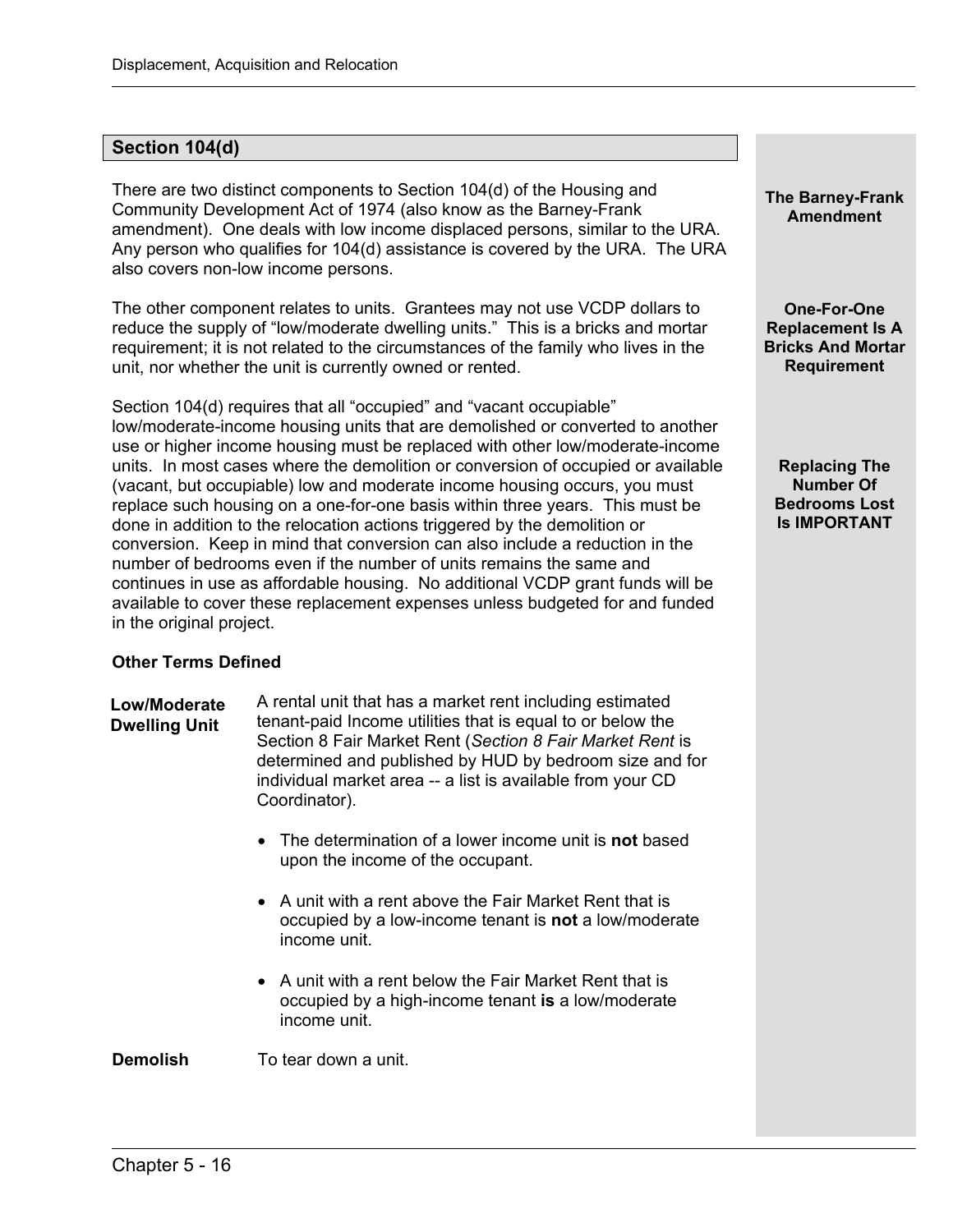**Conversion** To change a housing unit to a non-housing unit, to increase the rent on a lower income rent above the Fair Market Rent, to change a housing unit to an emergency shelter.

#### **Triggers for One-for-One Replacement**

#### Grantees **must replace a unit if**:

- It meets the definition of low/moderate dwelling unit; AND
- It is occupied or is vacant and occupiable; AND
- It is to be demolished or converted to a unit with rents above the Fair Market Rent or to a use that is no longer permanent housing.

#### A unit **does not need to be replaced if**:

- It does not meet ALL of the triggers above
- It is substandard and not suitable for rehabilitation and has been vacant for more than 3 months.

#### *Income of current residents is not a trigger for replacement.*

Replacement units **must** be:

- Within the grantees jurisdiction;
- In standard condition;
- Affordable for low-income families for at least 10 years.

*The number of bedrooms replaced must equal the number of bedrooms removed.* Replaced bedrooms do not need to be in the same unit configuration (2 one-bedroom units can be replaced with 1 two-bedroom unit). Replacement units must be developed within four years of demolition/conversion.

Exceptions to the one-for-one replacement can be waived by HUD under certain circumstances.

#### *For a detailed explanation of the one-for-one replacement requirements please refer to Handbook 1378 and consult with VCDP staff.*

*See Section 104(d) Flow Chart on the next page.*